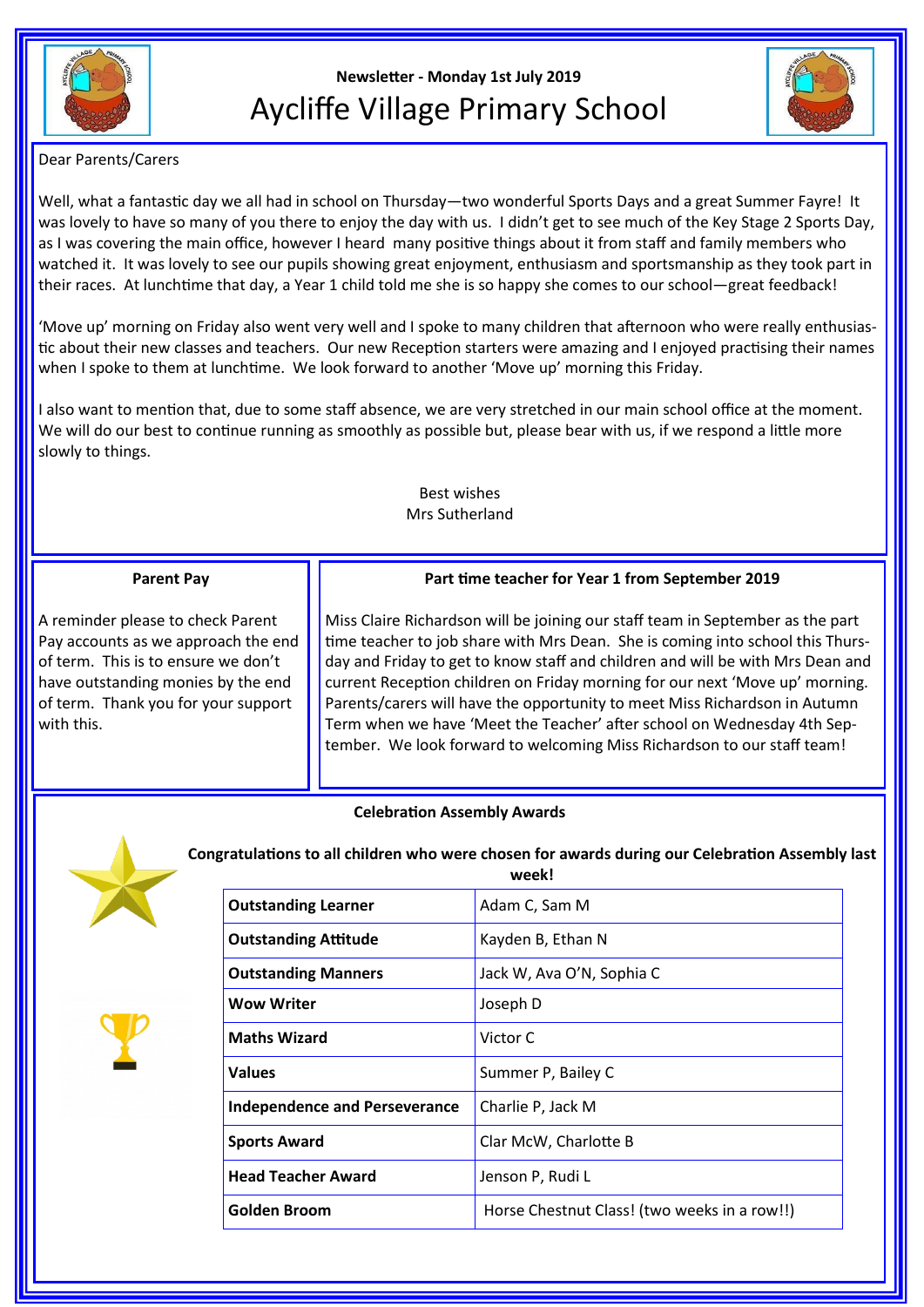## **Message from the PTA—Summer Fayre**

Thank you so much to everyone who supported our Summer Fayre—it was a great turn out and we are extremely grateful for your support.

The winner of the 'Name the Teddy' stall was Joseph A (Wally was the name of the teddy!)

The winner of the Dalmatian soft toy on Year 5's 'Make a Difference' stall was Charlie P. The name of the Dalmatian was Charlie!

The winners of the Fitness Challenge were:

Infants—Kobe P Juniors—Seth B Secondary—Myles G

Thank you so much to everyone who entered our 'Great Aycliffe Bake Off'. The entries were just stunning and there were so many creative ideas! Thank you to two members of the local Women's Institute for coming into school to judge the entries for us.

The winners of the Great Aycliffe Bake Off were:

Infants—Kobe P Juniors—Jenson C Adult—Joanne C

Raffle tickets were sent home on Friday (one book per family). If you do not wish to buy them/are unable to sell them. please send them back into school as some families/staff ask for extra booklets.

#### **Year 6 Leavers Meal and Leavers Assembly —Thursday 18th July**

On previous letters we have given details of the Year 6 Leavers Meal saying parents/carers are also to be invited to this. Unfortunately, due to circumstances beyond our control, we are no longer able to invite parents/carers to this. We are sorry about this and for any disappointment caused. Year 6 children will still be having a special Leavers Meal at lunchtime on that date. A reminder that the *Year 6 Leavers Assembly will take place at 2.00pm on Thursday 18th July*  and we hope many parents/carers/family members can join us for that.



**Reminder for parents/carers of children in Year 2**

A reminder that, when children move from Year 2 to Year 3, *the funding for free school meals for all children finishes.*  Parents/carers then have to pay for school meals ,unless their child is eligible for free school meals, due to circumstances. Please contact the school office if you would like to find out more about this. We hope that many children will continue to have school dinners as they move from Year 2 to Year 3. However, if your child wishes to change from dinners to packed lunches, please let the main school office know by *Monday 8th July.*